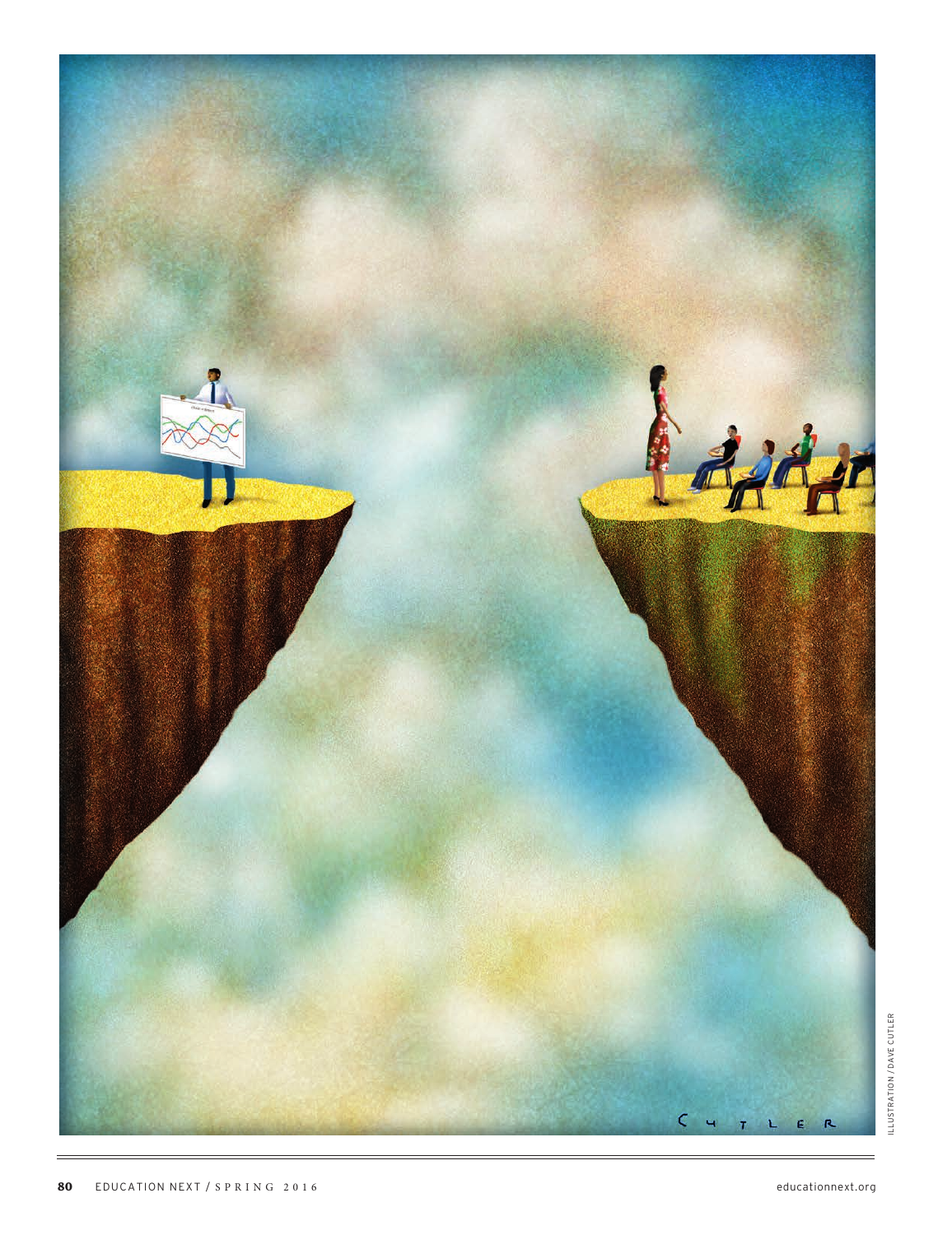**feature**

# CONNECTING TO PRACTICE

# HOW WE CAN PUT EDUCATION RESEARCH TO WORK

**IN THE HALF CENTURY** since James Coleman and his colleagues first documented racial gaps in student achievement, education researchers have done little to help close those gaps. Often, it seems we are content to recapitulate Coleman's findings. Every two years, the National Assessment of Educational Progress (a misnomer, as it turns out) reports the same disparities in achievement by race and ethnicity. We have debated endlessly and fruitlessly in our seminar rooms and academic journals about the effects of poverty, neighborhoods, and schools on these disparities. Meanwhile, the labor market metes out increasingly harsh punishments to each new cohort of students to emerge from our schools underprepared.

At the dawn of the War on Poverty, it was necessary for Coleman and his colleagues to document and describe the racial gaps in achievement they were intending to address. Five decades later, more description is unnecessary. The research community must find new ways to support state and local leaders as they seek solutions.

If the central purpose of education research is to identify solutions and provide options for policymakers and practitioners, one would have to characterize the past

by THOMAS J. KANE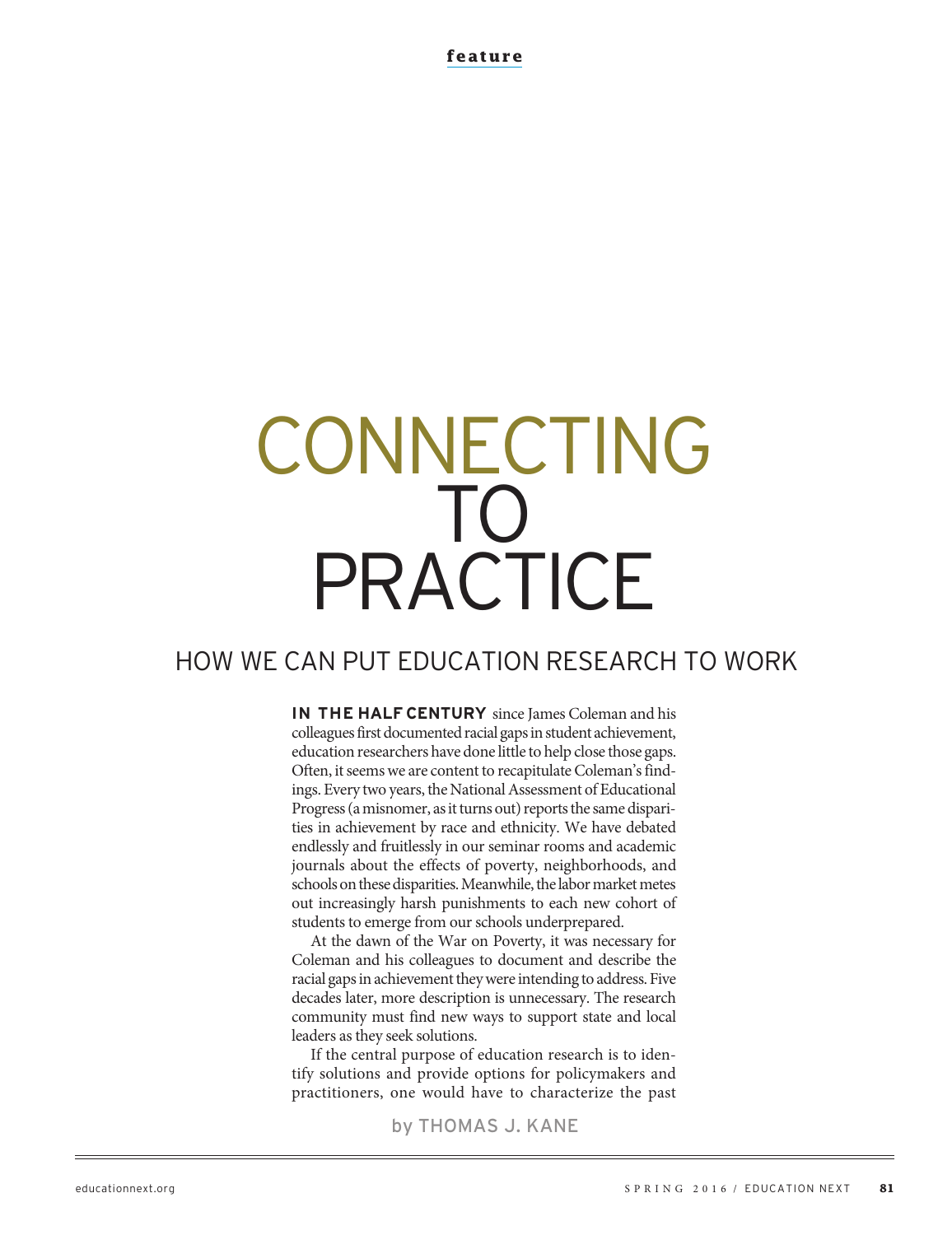five decades as a near-complete failure. There is little consensus among policymakers and practitioners on the effectiveness of virtually any type of educational intervention. We have learned little about the most basic questions, such as how best to train or develop teachers. Even mundane decisions such as textbook purchases are rarely informed by evidence, despite the fact that the National Science Foundation (NSF) and the Institute of Education Sciences (IES) have funded curricula development and efficacy studies for years.

The 50th anniversary of the Coleman Report presents an opportunity to reflect on our collective failure and to



**Even mundane decisions such as textbook purchases are rarely informed by evidence, even though the federal government has funded curricula development and efficacy studies for years.**

think again about how we organize and fund education studies in the United States. In other fields, research has paved the way for innovation and improvement. In pharmaceuticals and medicine, for instance, it has netted us better health outcomes and increased longevity. Education research has produced no such progress. Why not?

In education, the medical research model—using federal dollars to build a knowledge base within a community of experts—has manifestly failed. The What Works Clearinghouse (a federally funded site for reviewing and summarizing education studies) is essentially a warehouse with no distribution system. The field of education lacks any infrastructure—analogous to the Food and Drug Administration or professional organizations recommending standards of care—for translating that knowledge into local action. In the United States, most consequential decisions in education are made at the state and local level, where leaders have little or no connection to expert knowledge. The top priority of IES and NSF must be to build connections between scholarship and decisionmaking on the ground.

Better yet, the federal research effort should find

ways to embed evidence gathering into the daily work of school districts and state agencies. If the goal is to improve outcomes for children, we must support local leaders in developing the habit of piloting and evaluating their initiatives before rolling them out broadly. No third-party study, no matter how well executed, can be as convincing as a school's own data in persuading a leader to change course. Local leaders must see the effectiveness (or ineffectiveness) of their own initiatives, as reflected in the achievement of their own students.

Instead of funding the interests and priorities of the academic community, the federal government needs to

> shift its focus toward enabling researchers to support a culture of evidence discovery within school agencies.

#### **An Evolving Understanding of Causality**

In enacting the Civil Rights Act of 1964, Congress mandated a national study on racial disparities in educational opportunity—giving Coleman and his colleagues two years to produce a report. The tight deadline allowed no time to collect baseline achievement data and follow a cohort of children. Moreover, the team had neither the time nor the political mandate to assign groups of students to specific interventions in order to more thoroughly identify causal effects. Their only recourse was to use cross-sectional survey data to try to identify the

mechanisms by which achievement gaps are produced and, presumably, might be reversed.

Given the time constraints, Coleman used the proportion of variance in student achievement associated with various educational inputs—such as schools, teacher characteristics, student-reported parental characteristics, and peer characteristics—as a type of divining rod for identifying promising targets for intervention. His research strategy, as applied to school effects, is summarized in the following passage from the report:

The question of first and most immediate importance to this survey in the study of school effects is how much variation exists between the achievement of students in one school and those of students in another. For if there were no variation between schools in pupils' achievement, it would be fruitless to search for effects of different kinds of schools upon achievement [emphasis added].

In other words, Coleman's strategy was to study how much the achievement of African American and white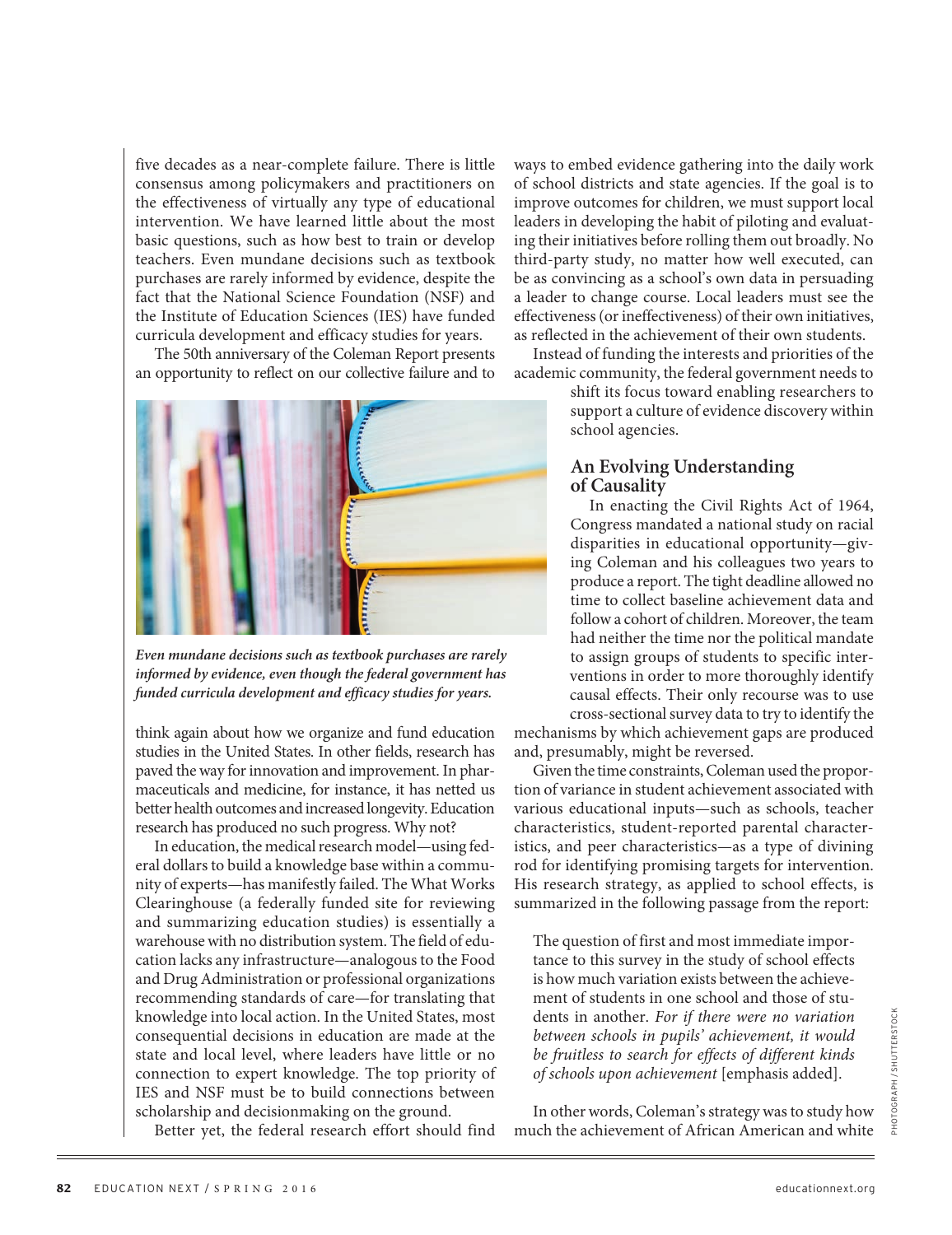### **feature** EDUCATION RESEARCH KANE

students varied depending on the school they attended, and then use that as an indicator of the potential role of schools in closing the gap.

This strategy had at least three flaws: First, if those with stronger educational supports at home and in society

were concentrated in certain schools, the approach was bound to overstate the import of some factors and understate it for others. It may not have been the schools, but the students and social conditions surrounding them that differed.

Second, even if the reported variance did reflect the causal effects of schools, the approach confuses prevalence with efficacy. Suppose there existed a very rare

but extraordinarily successful school design. Schools would still be found to account for little of the variance in student performance, and we would overlook the evidence of schools as a lever for change. Given that African Americans (in northern cities and in the South) were just emerging from centuries of discrimination, it is unlikely that any 1960s school systems would have invested in school models capable of closing the achievement gap.

Third, the percentage-of-variance approach makes no allowance for "bang for the buck" or return on investment. Different interventions—such as new curricula or class-size reductions—have very different costs. As a result, within any of the sources of variance that Coleman studied, there may have been interventions that would have yielded social benefits of high value relative to their costs.

The fact that some of Coleman's inferences have apparently been borne out does not mean that his analysis was ever a valid guide for action. (Even a coin flip will

occasionally yield the right prediction.) For instance, because there was greater between-school variance in outcomes for African American students than for white students (especially in the South), Coleman concluded that black students would be more responsive to school differences. At first glance, Coleman's original interpretation seems prescient: a number of studies—such as the Tennessee STAR experiment—have found impacts to be larger for African American students. However, such findings do not validate his method of inference. The betweenschool differences in outcomes Coleman saw might just as well have been due to other factors, such as varying degrees of discrimination in the rural South.

While there were instances where Coleman "got it right," in other cases his percentage-of-variance metric pointed in the wrong direction. For example, in the 1966 report, the between-school variance in student test scores was larger for verbal skills and reading compre-

If the central purpose of education research is to identify solutions and provide options for policymakers and practitioners, one would have to characterize the past five decades as a near-complete failure.



hension than for math. Coleman's reasoning would have implied that verbal skills and reading would be more susceptible to school-based interventions than math would. However, over the past 50 years, studies have often shown just the opposite to be true. Interventions have had stronger effects on math achievement than on reading comprehension.

It was not until 2002, 36 years after the Coleman Report, that the education research enterprise finally began to adopt higher standards for inferring the causal effects of interventions. Beginning with the leadership of Russ Whitehurst at the Institute of Education Sciences, IES has begun shifting its grants and contracts away from correlational studies like Coleman's and toward those that evaluate interventions with random-assignment and other quasi-experimental designs.

As long as that transition toward intervention studies continues, perhaps it is just a matter of time before effective interventions are found and disseminated.



**Beginning with the leadership of Russ Whitehurst, IES has begun shifting its grants and contracts toward those that evaluate interventions with random-assignment and other quasi-experimental designs.**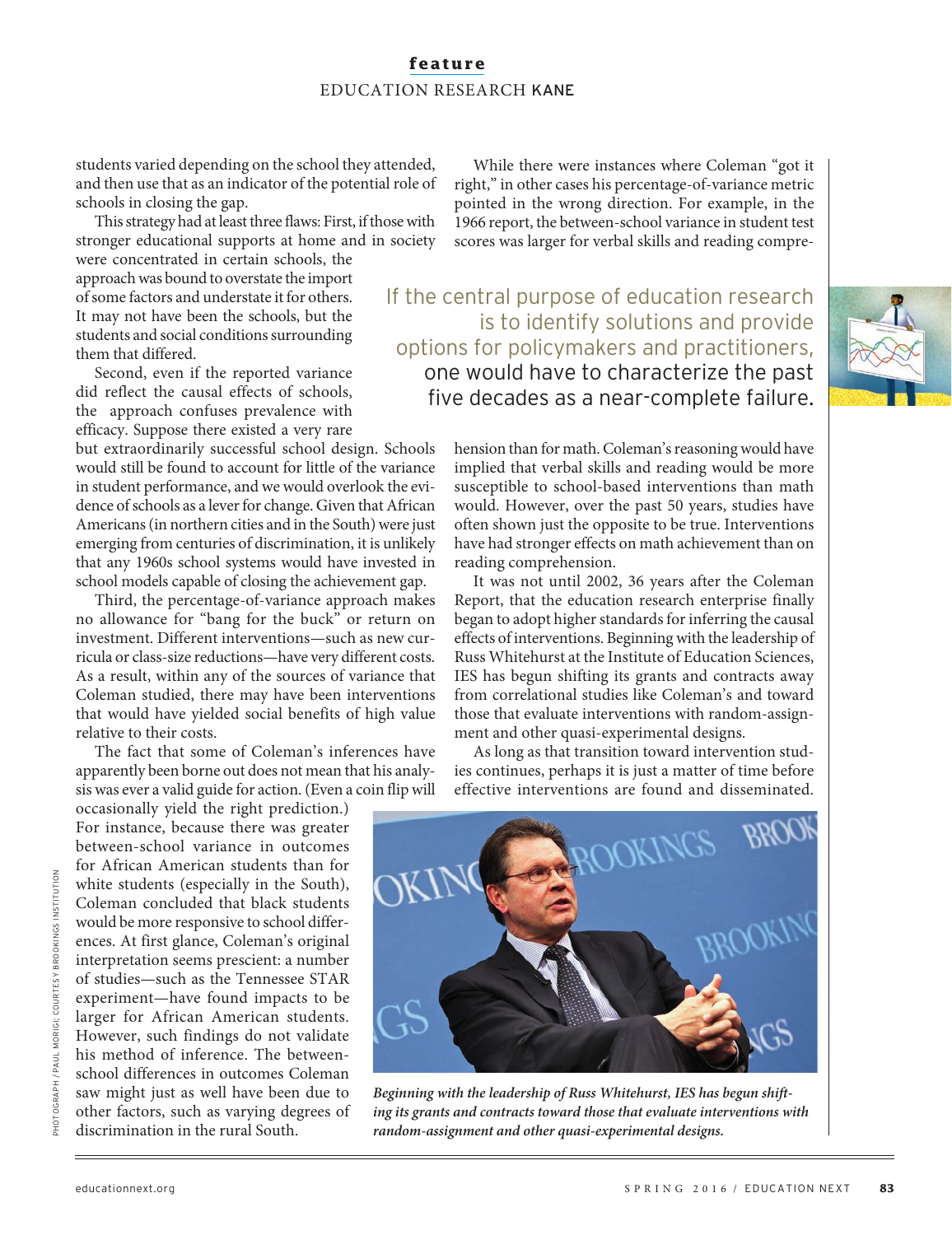However, I am not so confident. The past 14 years have not produced a discernible impact on decisionmaking in states and school districts. Can those who argue for staying the course identify instances where a school district leader discontinued a program or policy because research had shown it to be ineffective, or adopted a new program or policy based on a report in the What Works Clearinghouse? If such examples exist, they are rare.

#### **Federal Funds for Education Research**

The Coleman Report is often described as "the largest and most important educational study ever conducted." In fact, the 1966 study cost just \$1.5 million, the equivalent of \$11 million today. In 2015, the combined annual budget for the Institute of Education Sciences (\$578 million) and the education research conducted by the National Science Foundation (\$220 million) was equivalent to the cost of 70 Coleman Reports. Much more of that budget should be used to connect scholarship with practice and to support a culture of evidence gathering within school districts and state agencies.

# **Research Budget Breakdown (Figure 1)**

The \$578 million budget of the Institute of Education Sciences is allocated across four national centers. Only \$113 million—less than 20 percent—is devoted to local, state, and regional programs.



As illustrated in Figure 1, the budget for the Institute of Education Sciences is allocated across four national centers. The largest is the National Center for Education Statistics (NCES), with a total annual budget of \$278 million. Roughly half of that amount (\$140 million) pays for the National Assessment of Educational Progress, which provides a snapshot of achievement nationally and by state and urban district. Most of the remainder of the NCES budget goes to longitudinal surveys (such as the Early Childhood Longitudinal Study of the kindergarten class of 2011 and the High School Longitudinal Study of 2009) and cross-sectional surveys (such as the Schools and Staffing Survey and National Household Educational Survey). Those surveys are designed and used by education researchers, primarily for correlational studies like Coleman's.

The National Center for Education Research (NCER) is the second-largest center, with an annual budget of \$180 million. NCER solicits proposals from researchers at universities and other organizations. In 2015, NCER received 700 applications and made approximately 120

> grants. Proposals are evaluated by independent scholars in a competitive, peer-review process. NCER also funds postdoctoral and predoctoral training programs for education researchers. Given its review process, NCER's funding priorities tend to reflect the interests of the academic community. The National Center for Special Education Research (NCSER), analogous to NCER, funds studies on special education through solicited grant programs.

> The National Center for Education Evaluation and Regional Assistance (NCEE) manages the Education Resources Information Center (ERIC)—an online library of research and information—and the What Works Clearinghouse. NCEE also funds evaluation studies of federal initiatives and specific interventions, such as professional development efforts. In principle, NCEE could fund evaluation studies for any intervention that states or districts might use federal funds to purchase.

#### **The Disconnect between Research and Decisionmaking**

While the federal government funds the lion's share of education research, it is state and local governments that make most of the consequential decisions on such matters as curricula, teacher preparation,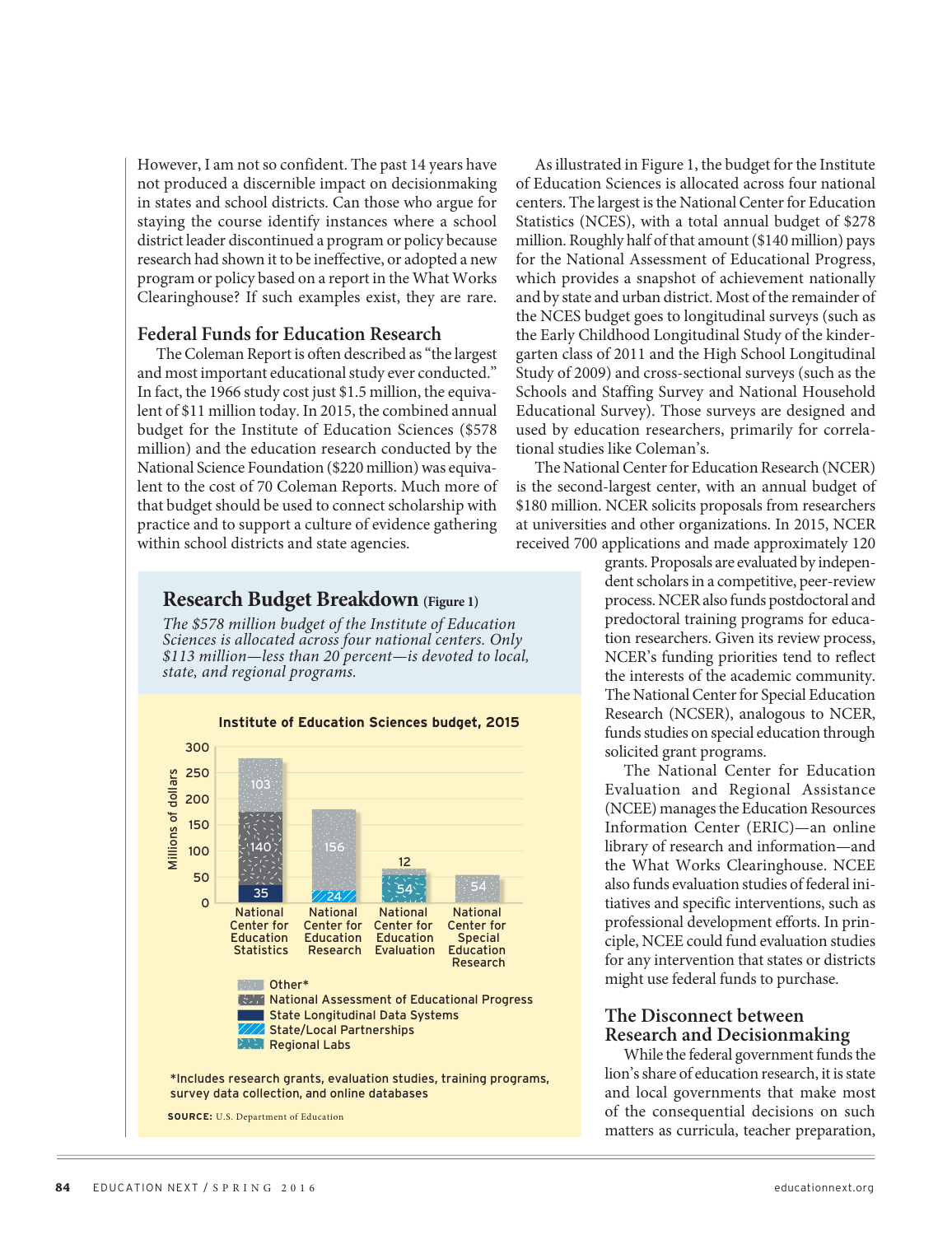# **feature** EDUCATION RESEARCH KANE

teacher training, and accountability. Unfortunately, the disconnect between the source of funding and those who could make practical use of the findings means that the timelines of educational evaluations rarely align with the information needs of the decisionmakers (for instance, the typical evaluation funded by NCEE requires six years to complete). It also means that researchers, rather than medical organizations do provide a means for federally funded studies to influence action on the ground.

Education lacks such mechanisms. There is no "FDA" for education, and there never will be. (In fact, the 2015 reauthorization of the Elementary and Secondary Education Act reduces the role of the federal government and returns power to states and districts.)

In 2015, the combined annual budget for the

research spending by the National Science Foundation was equivalent to the cost of 70 Coleman Reports. Much more of that budget

Institute of Education Sciences and the education

should be used to connect research with practice.

policymakers and practitioners, are posing the questions, which are typically driven by debates within the academic disciplines rather than the considerations of educators. This is especially true at NCER, most of whose budget is devoted to funding proposals submitted and reviewed by researchers. At NCES as well, the survey data collection is guided by

the interests of the academic community. (The NAEP, in contrast, is used by policymakers and researchers alike.)

As mentioned earlier, fields such as medical and pharmaceutical research have mechanisms in place for connecting evidence with on-the-ground decisionmaking. For instance, the Food and Drug Administration uses the evidence from clinical trials to regulate the availability of pharmaceuticals. And professional organizations draw from experts' assessment of the latest findings to set standards of care in the various medical specialties.

To be sure, this system is not perfect. Doctors regularly prescribe medications for "off-label" uses, and it often takes many years for the latest standards of care to be adopted throughout the medical profession. Still, the FDA and the Professional organizations of teachers, principals, and superintendents focus on collective bargaining and advocacy, not on setting evidence-based professional standards for educators.

By investing in a central body of evidence and building a network of experts across a range of research topics, such as math or reading instruction, IES and NSF are mimicking the medical model. However, the education research enterprise has no infrastructure for translating that expert opinion into local practice.

To be fair, IES under its latest director, John Easton, was aware of the disconnect between scholarship, policy, and practice and attempted to forge connections. NCES, NCER, and NCEE all provide some amount of

support for state and local efforts, as Figure 1 highlights. For instance, the majority of NCEE's budget (\$54 million out of a total of \$66 million) is used to fund 10 regional education labs around the country. Each of the labs has a governing board that includes representatives from state education agencies, directors of research and evaluation from local school districts, school superintendents, and school board members. However, the labs largely operate outside of the day-to-day workings of state and district agencies. New projects are proposed by the research firms holding the contracts and must be approved in a peer review process. For the most part, the labs are not building the



**In contrast to the field of education, the Food and Drug Administration and medical organizations provide a means for federally funded research to influence action on the ground.**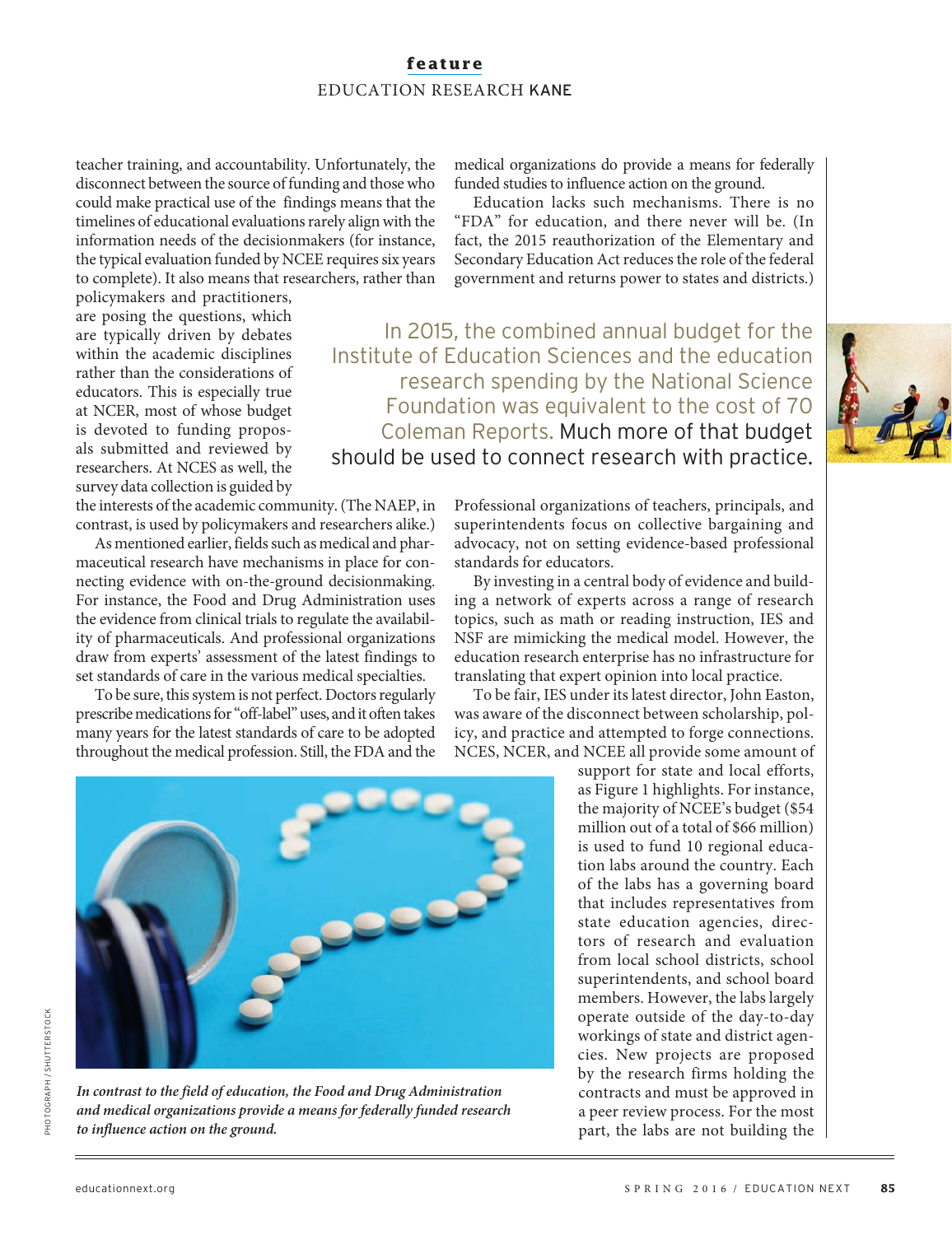capacity of districts and state agencies to gather evidence and measure impacts but are launching research projects that are disconnected from decisionmaking.

While NCEE is at least trying to serve the research needs of state and local government, less than 13 percent of the NCES and the NCER budgets is allocated to state and local support. NCES does oversee the State Longitudinal Data Systems (SLDS) grant program. With funding from that program, state agencies have been assembling data on students, teachers, and schools, and linking them over time, making it

Now that we know that some school-based interventions can shrink the achievement gap, we need researchers to collaborate with school districts around the country to develop, test, and scale up the promising ones.

possible to measure growth in achievement. Those data systems—developed only in the past decade—will be vital to any future effort by states and districts to evaluate programs and initiatives. However, the annual budget for the SLDS program is just \$35 million of the total NCES budget of \$278 million. For the moment, the state longitudinal data systems are underused, serving primarily to populate school report-card data for accountability compliance.

NCER sets aside roughly \$24 million per year for the program titled Evaluation of State and Local Programs and Policies, under which researchers can propose to partner with a state or local agency to evaluate an agency initiative. Such efforts are the kind that IES should be supporting more broadly. However, because the program is small and it is scholars who know the NCER application processes, such projects tend to be initiated by them rather than by the agencies themselves. It is not clear how much buy-in they have from agency leadership.

#### **A New Emphasis on State and Local Partnerships**

IES must redirect its efforts away from funding the interests and priorities of the research community and toward building an evidence-based culture within districts and state agencies. To do so, IES needs to create tighter connections between academics and decisionmakers at the state and local levels. The objective should be to make it faster and cheaper (and, therefore, much more common) for state and local leaders to

pilot and evaluate their initiatives before rolling them out broadly.

Taking a cue from NCER's program for partnerships with state and local policymakers, IES should offer grants for researchers to evaluate pilot programs in collaboration with such partners. But to ensure the buy-in of leadership, state and local governments should be asked to shoulder a small portion (say, 15 percent) of the costs. In addition, one of the criteria for evaluating proposals should be the demonstrated commitment of other districts and state agencies to partici-

> pate in steering committee meetings. Such representation would serve two purposes: it would increase the likelihood that promising programs could be generalized to other districts and states, and it would lower the likelihood that negative results would be buried by the sponsoring agency. As the quality and number of such proposals increased, NCER could real-

locate its research funding toward more partnerships of this kind.

However, if the goal is to reach 50 states and thousands of school districts, our current model of evaluation is too costly and too slow. If it requires six years and \$12 million to evaluate an intervention, IES will run out of money long before the field runs out of solutions to test. We need a different model, one that relies less on one-time, customized analyses. For instance, universities and research contractors should be asked to submit proposals for helping state agencies and school districts not just in evaluating a specific program but in building the capacity of school agencies for piloting and evaluating initiatives on an ongoing basis. The state longitudinal databases give the education sector a resource that has no counterpart in the medical and pharmaceutical industries. Beginning with the No Child Left Behind Act of 2001, U.S. students in grades 3 through 8 have been tested once per year in math and English. That requirement will continue under the 2015 reauthorization bill, the Every Student Succeeds Act. Once a set of teachers or students are chosen for an intervention, the state databases could be used to match them with a group of students and teachers who have similar prior achievement and demographic characteristics and do not receive the intervention. By monitoring the subsequent achievement of the two groups, states and districts could gauge program impacts more quickly and at lower cost. The most promising interventions could later be confirmed with randomized field trials. However, recent studies using